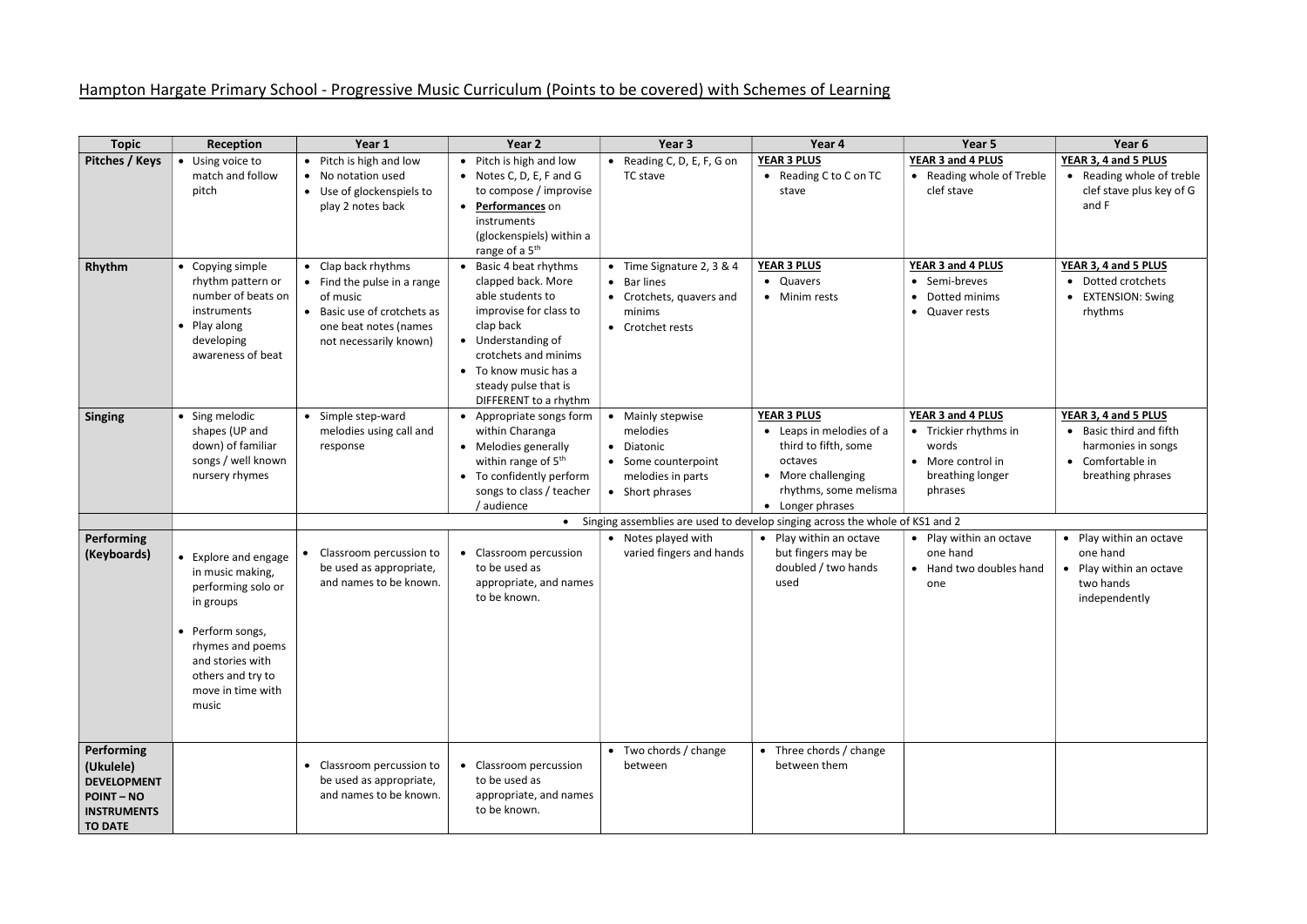| <b>Composing</b>             | • Play instruments<br>with increasing<br>control to express<br>feelings and ideas | • Use of $1/3/5$ notes<br>prescribed to create<br>simple melodies.<br>NO sense of rhythm to<br>these necessarily                                                                       | • Up to 5 notes to crate<br>melodies on<br>glockenspiels                                                                                                                                            | • Create through<br>improvisation 4 beat<br>rhythm. Simple melody<br>• Create, follow and<br>perform a simple<br>graphic score<br>• Use sounds to create<br>story / poem                                                                                                                                                                                                                                                                                                                                                                                                                                                 | <b>YEAR 3 PLUS</b><br>• Improvise / create 4 beat<br>rhythm within given<br>structure<br>• Awareness of effect of<br>tempo, dynamics, pitch,<br>timbre and texture on<br>sounds<br>• Use basic notation to<br>write simple rhythms and<br>pitches<br>• Create a graphic score<br>for peers to recreate                                                | YEAR 3 and 4 PLUS<br>• Improvise with more<br>confidence<br>• Create music FOR AN<br><b>OCASSION</b> considering<br>the elements of music<br>• Rehearse own<br>compositions | YEAR 3, 4 and 5 PLUS<br>• Basic rhythm dictation<br>• explain how their<br>choices reflect the<br>purpose of the<br>composition<br>• Use music technology<br>to create a simple<br>composition for a given<br>purpose                                                                                                                                                                                                                                                                                  |
|------------------------------|-----------------------------------------------------------------------------------|----------------------------------------------------------------------------------------------------------------------------------------------------------------------------------------|-----------------------------------------------------------------------------------------------------------------------------------------------------------------------------------------------------|--------------------------------------------------------------------------------------------------------------------------------------------------------------------------------------------------------------------------------------------------------------------------------------------------------------------------------------------------------------------------------------------------------------------------------------------------------------------------------------------------------------------------------------------------------------------------------------------------------------------------|-------------------------------------------------------------------------------------------------------------------------------------------------------------------------------------------------------------------------------------------------------------------------------------------------------------------------------------------------------|-----------------------------------------------------------------------------------------------------------------------------------------------------------------------------|--------------------------------------------------------------------------------------------------------------------------------------------------------------------------------------------------------------------------------------------------------------------------------------------------------------------------------------------------------------------------------------------------------------------------------------------------------------------------------------------------------|
| Listening /<br><b>Genres</b> |                                                                                   | Basic introduction to<br>different genres through<br>small listening examples.<br>To include:<br>$\bullet$ Rock<br>Reggae<br>$\bullet$<br>$\bullet$ Pop<br>• Classical<br>• Afropop    | • Basic introduction to<br>different genres<br>through small listening<br>examples. To include:<br>$\bullet$ Rock<br>Reggae<br>$\bullet$<br>$\bullet$ Pop<br>• Classical<br>• Afropop               | • Listen to longer pieces<br>and extracts from<br>different<br>genres/cultures<br>• Recognise texture<br>Discuss speed, (tempo),<br>loudness (dynamics),<br>whether it is high or low<br>(pitch), which<br>instrumental sounds are<br>used (timbres) and how<br>many layers of sound<br>are present (texture)<br>Recognise when a piece<br>of music changes<br>between themes or<br>sections (structure)<br>• Recognise orchestra<br>families / Pop band /<br>other genres of<br>ensemble<br>• Recognise commonly<br>heard instruments by<br>their sound<br>• Confidently find the<br>pulse whilst listening to<br>music | <b>YEAR 3 PLUS</b><br>• Recognise specific<br>instruments, as well as<br>families (e.g., Keyboard /<br>piano / organ rather than<br>just "Piano")<br>• Use basic musical terms<br>for each element - forte<br>/ piano, allegro / adagio,<br>high / low, thin / thick<br>etc<br>• Maintain a pulse whilst<br>others play a different<br>rhythm / pulse | YEAR 3 and 4 PLUS<br>• More musical language<br>used<br>Explain likes and dislikes<br>$\bullet$<br>with a musical<br>perspective                                            | YEAR 3, 4 and 5 PLUS<br>• Listen to music with<br>focus, using listening<br>skills to identify and<br>talk about musical<br>elements and<br>instruments by name<br>Talk about how musical<br>elements have been<br>used to create a mood<br>or effect<br>• Develop an increasing<br>understanding of how<br>music has evolved<br>through history and in<br>different contexts<br>• Appraise peers' work<br>positively and<br>respectfully, justifying<br>suggestions in the<br>context of the task set |
| <b>Genres</b>                |                                                                                   | Basic introduction to<br>different genres through<br>small listening examples.<br>To include:<br>Rock<br>$\bullet$<br>Reggae<br>$\bullet$<br>$\bullet$ Pop<br>• Classical<br>• Afropop | • Basic introduction to<br>different genres<br>through small listening<br>examples. To include:<br>Rock<br>$\bullet$<br>Reggae<br>$\bullet$<br>$\bullet$ Pop<br>Classical<br>$\bullet$<br>• Afropop | • Pop vs Orchestral<br>(different ensembles)<br>• African                                                                                                                                                                                                                                                                                                                                                                                                                                                                                                                                                                | • Baroque / Classical<br>$\bullet$ Indian                                                                                                                                                                                                                                                                                                             | • Romantic (esp. ballet<br>and operas)<br>• Gamelan                                                                                                                         | • Modern era (1890<br>onwards)<br><b>Blues</b><br>• Hip Hop                                                                                                                                                                                                                                                                                                                                                                                                                                            |